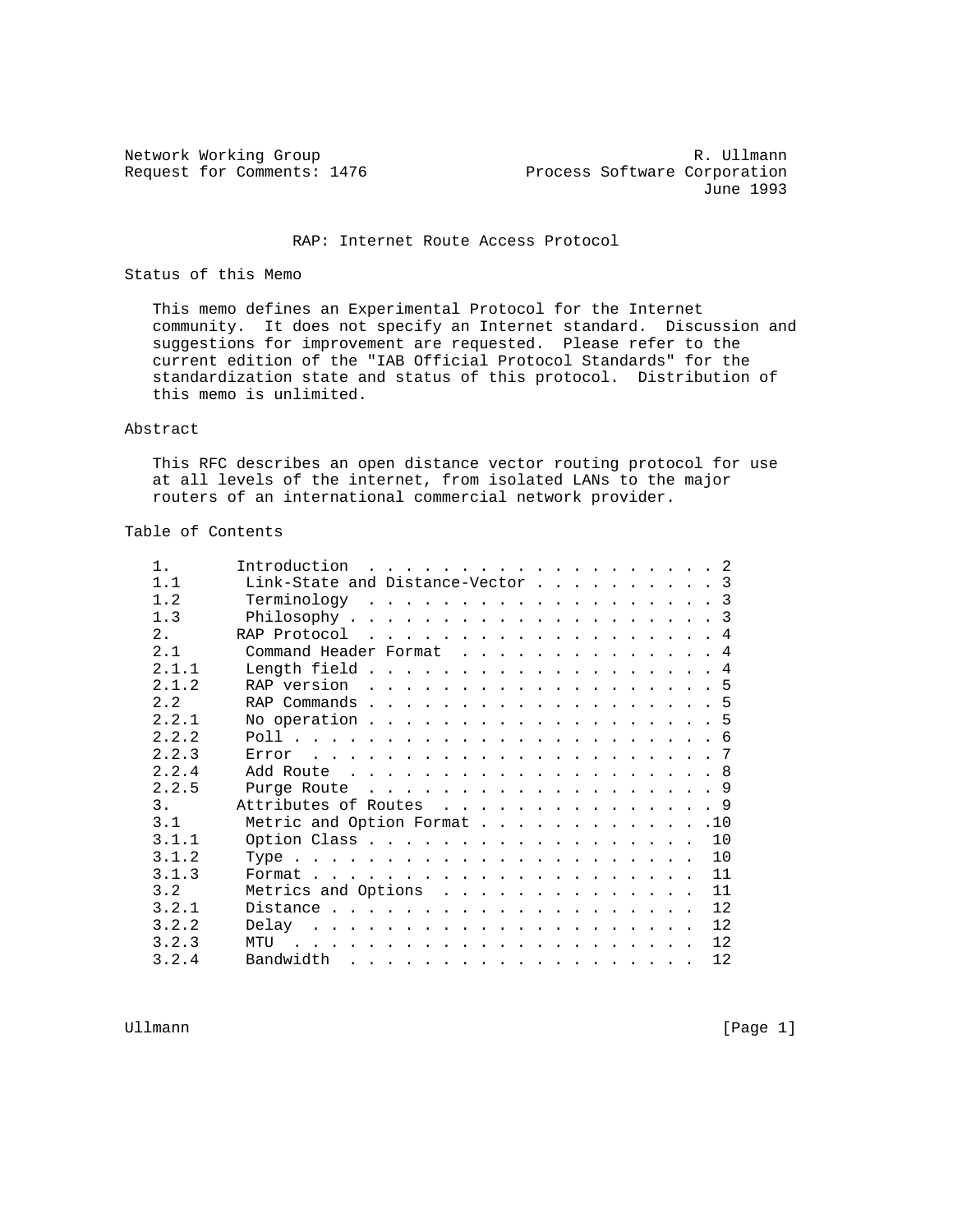| 3.2.5  |                                                                                                                                                                                                                                                    | 12 |
|--------|----------------------------------------------------------------------------------------------------------------------------------------------------------------------------------------------------------------------------------------------------|----|
| 3.2.6  |                                                                                                                                                                                                                                                    | 13 |
| 3.2.7  | Packet Cost                                                                                                                                                                                                                                        | 13 |
| 3.2.8  | Time Cost<br>. The contract of the contract of the contract of the contract of the contract of the contract of the contract of the contract of the contract of the contract of the contract of the contract of the contract of the contrac         | 13 |
| 3.2.9  | Source Restriction                                                                                                                                                                                                                                 | 14 |
| 3.2.10 | Destination Restriction                                                                                                                                                                                                                            | 14 |
| 3.2.11 | Trace<br>and the contract of the contract of the contract of the contract of the contract of the contract of the contract of the contract of the contract of the contract of the contract of the contract of the contract of the contra            | 14 |
| 3.2.12 |                                                                                                                                                                                                                                                    | 15 |
| 3.2.13 |                                                                                                                                                                                                                                                    | 15 |
| 4.     | Procedure<br>and the contract of the contract of the contract of the contract of the contract of the contract of the contract of the contract of the contract of the contract of the contract of the contract of the contract of the contra        | 15 |
| 4.1    | Receiver filtering                                                                                                                                                                                                                                 | 16 |
| 4.2    | Update of metrics and options                                                                                                                                                                                                                      | 16 |
| 4.3    | Aggregation                                                                                                                                                                                                                                        | 17 |
| 4.4    | Active route selection                                                                                                                                                                                                                             | 17 |
| 4.5    | Transmitter filtering                                                                                                                                                                                                                              | 17 |
| 4.6    | Last resort loop prevention                                                                                                                                                                                                                        | 18 |
| 5.     | Conclusion<br>. The second contract is a second contract of the second contract $\mathcal{L}_\mathcal{A}$                                                                                                                                          | 18 |
| б.     | Appendix: Real Number Representation<br>$\mathbf{r}$ and $\mathbf{r}$ and $\mathbf{r}$ and $\mathbf{r}$                                                                                                                                            | 19 |
| 7.     | References                                                                                                                                                                                                                                         | 20 |
| 8.     | Security Considerations                                                                                                                                                                                                                            | 20 |
| 9.     | Author's Address<br>and the contract of the contract of the contract of the contract of the contract of the contract of the contract of the contract of the contract of the contract of the contract of the contract of the contract of the contra | 20 |

## 1. Introduction

 RAP is a general protocol for distributing routing information at all levels of the Internet, from private LANs to the widest-flung international carrier networks. It does not distinguish between "interior" and "exterior" routing (except as restricted by specific policy), and therefore is not as restricted nor complex as those protocols that have strict level and area definitions in their models.

 The protocol encourages the widest possible dissemination of topology information, aggregating it only when limits of thrust, bandwidth, or administrative policy require it. Thus RAP permits aggressive use of resources to optimize routes where desired, without the restrictions inherent in the simplifications of other models.

 While RAP uses IPv7 [RFC1475] addressing internally, it is run over both IPv4 and IPv7 networks, and shares routing information between them. A IPv4 router will only be able to activate and propagate routes that are defined within the local Administrative Domain (AD), loading the version 4 subset of the address into the local IP forwarding database.

Ullmann [Page 2]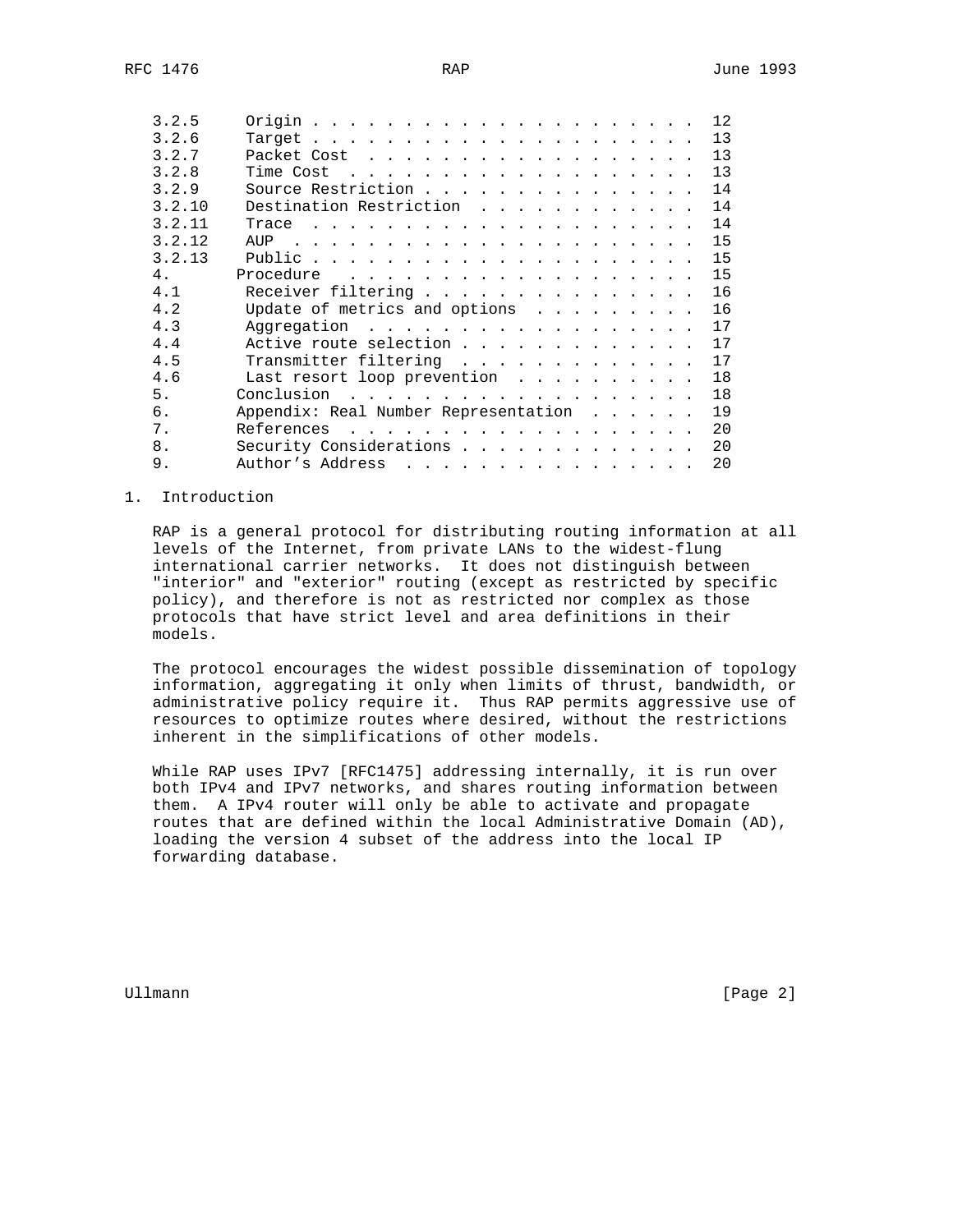### 1.1 Link-State and Distance-Vector

 Of the two major classes of routing algorithm, link-state and distance vector, only distance vector seems to scale from the local network (where RIP is existence-proof of its validity) to large scale inter-domain policy routing, where the number of links and policies exceeds the ability of each router to map the entire network.

 In between, we have OSPF, an open link state (specifically, using shortest-path-first analysis of the graph, hence the acronym) protocol, with extensive development in intra-area routing.

 Since distance vector has proven useful at both ends of the range, it seems reasonable to apply it to the entire range of scales, creating a protocol that works automatically on small groups of LANs, but can apply fairly arbitrary policy in the largest networks.

 This helps model the real world, where networks are not clearly divided into hierarchical domains with identifiable "border" routers, but have many links across organizational structure and over back fences.

1.2 Terminology

 The RAP protocol propagates routes in the opposite direction to the travel of datagrams using the routes. To avoid confusion explaining the routing protocol, several terms are distinguished:

| source      | where datagrams come from, the source of the<br>datagrams                                                        |
|-------------|------------------------------------------------------------------------------------------------------------------|
| destination | where datagrams go to, the destination of the<br>datagrams                                                       |
| origin      | where routing information originates, the router<br>initially inserting route information into the<br>RAP domain |
| target      | where routing information goes, the target uses the<br>information to send datagrams                             |

# 1.3 Philosophy

Protocols should become simpler as they evolve.

Ullmann [Page 3]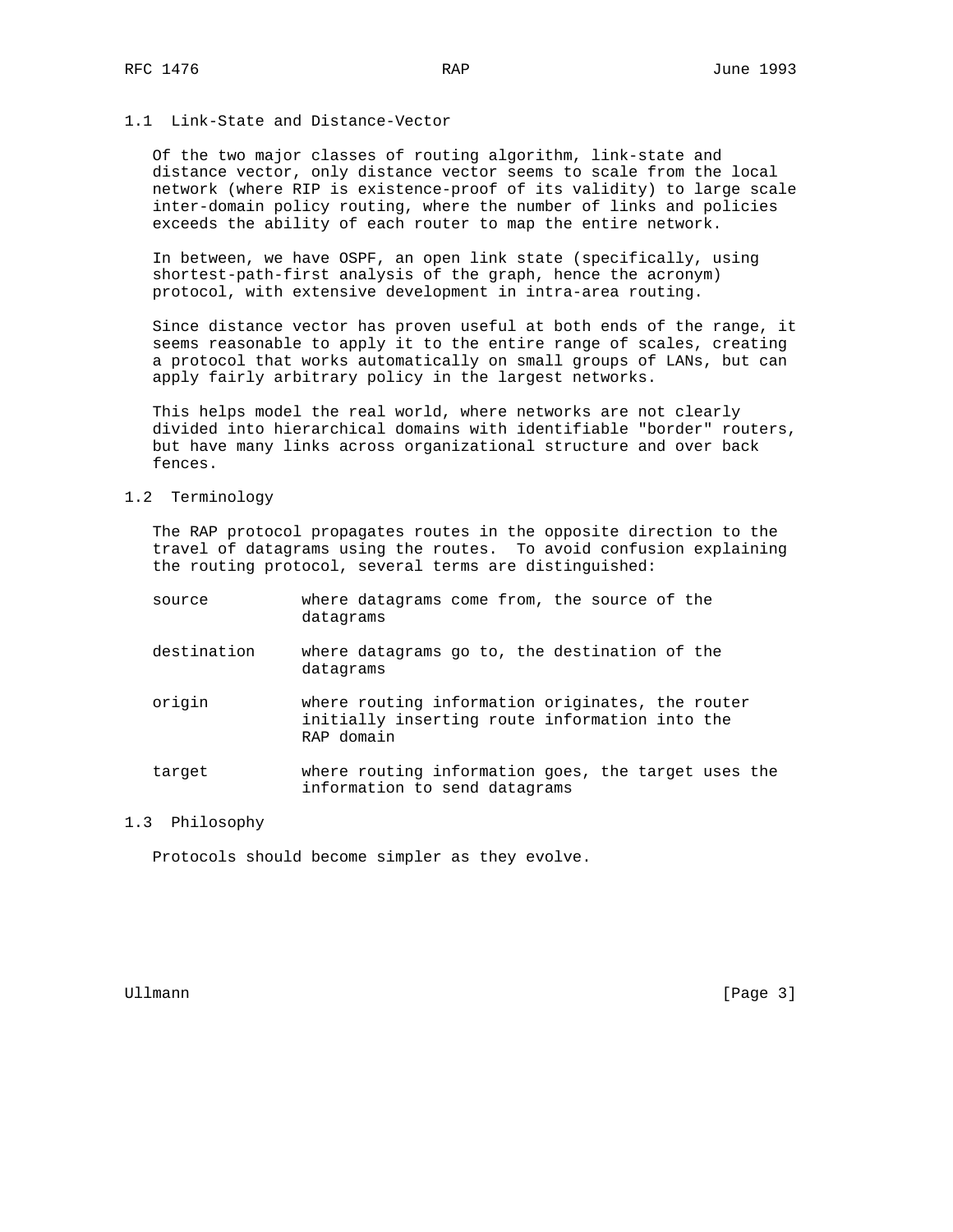2. RAP Protocol

 The RAP protocol operates on TCP port 38, with peers opening a symmetric TCP connection between the RAP ports on each system. Thus only one RAP connection exists between any pair of peers.

 RAP is also used on UDP port 38, as a peer discovery method. Hosts (i.e., non-routing systems) may listen to RAP datagrams on this port to discover local gateways. This is in addition to, or in lieu of, an Internet Standard gateway discovery protocol, which does not exist at this writing.

 The peers then use RAP commands to send each other all routes available though the sending peer. This occurs as a full-duplex (i.e., simultaneous) exchange of information, with no acknowledgement of individual commands.

 Once the initial exchange has been completed, the peers send only updates to routes, new routes, and purge commands to delete routes previously offered.

 When the connection is broken, each system purges all routes that had been offered by the peer.

2.1 Command Header Format

 Each RAP command starts with a header. The header contains a length field to identify the start of the next packet in the TCP stream, a version number, and the code for the command. On UDP, the length field does not appear: each UDP datagram must contain exactly one RAP command and not contain data or padding after the end of the command.

|  |  |  |        |             |  |  |  |  |  |  | 0 1 2 3 4 5 6 7 8 9 0 1 2 3 4 5 6 7 8 9 0 1 2 3 4 5 6 7 8 9 0 1 |  |  |  |  |  |  |
|--|--|--|--------|-------------|--|--|--|--|--|--|-----------------------------------------------------------------|--|--|--|--|--|--|
|  |  |  |        |             |  |  |  |  |  |  |                                                                 |  |  |  |  |  |  |
|  |  |  | length |             |  |  |  |  |  |  |                                                                 |  |  |  |  |  |  |
|  |  |  |        |             |  |  |  |  |  |  |                                                                 |  |  |  |  |  |  |
|  |  |  |        | RAP version |  |  |  |  |  |  | command code                                                    |  |  |  |  |  |  |
|  |  |  |        |             |  |  |  |  |  |  |                                                                 |  |  |  |  |  |  |

## 2.1.1 Length field

 The length is a 32 bit unsigned number specifying the offset in bytes from the first byte of the length field of this command packet to the start of the length field of the next. The minimum value is 8. There is no specific limit to the length of a command packet; implementations MUST be able to at least count and skip over a packet

Ullmann [Page 4]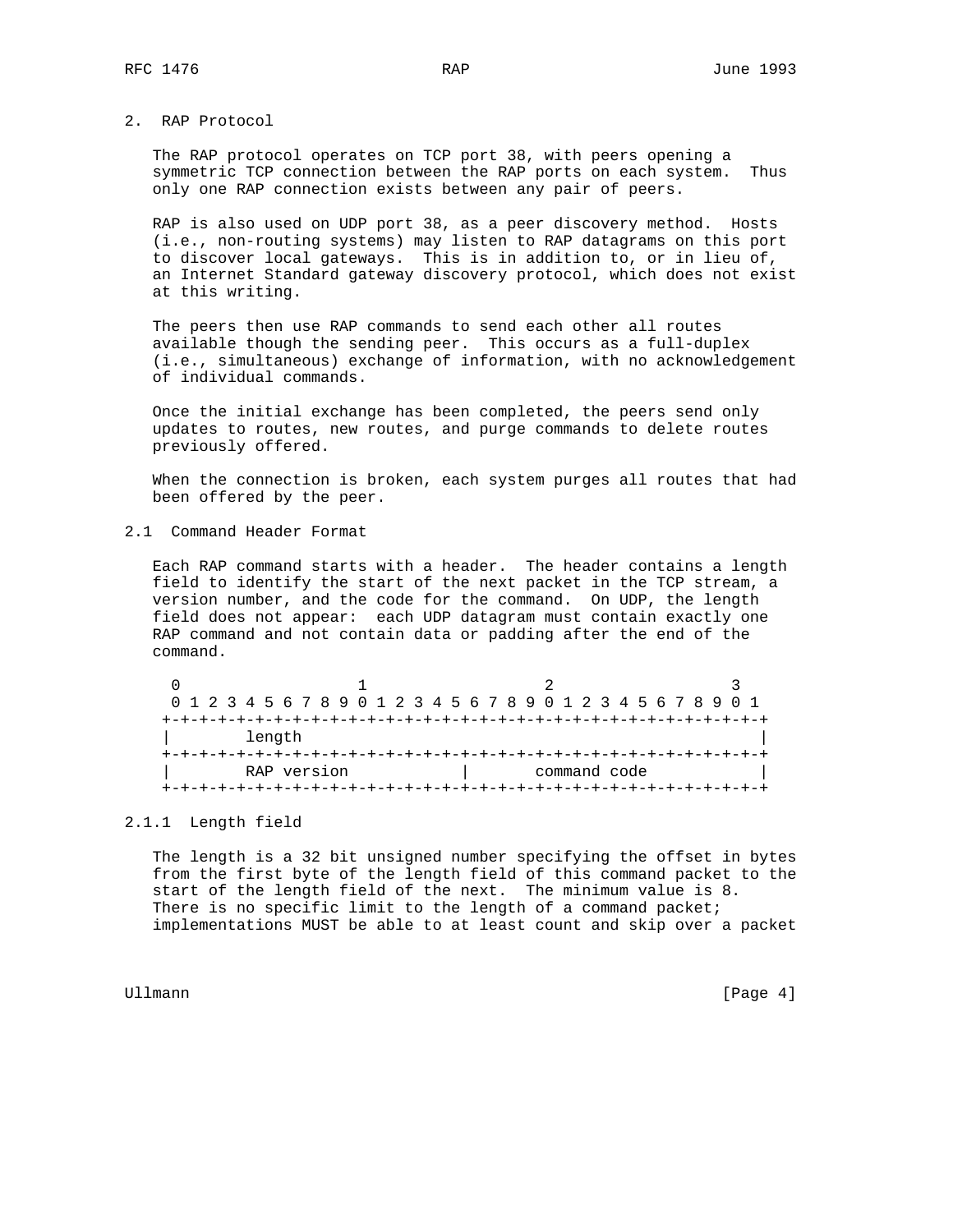that is too large and then MAY send an error indication.

 Each version of the protocol will profile what size should be considered the limit for senders, and what (larger) size should be considered by receivers to mean that the connection is insane: either unsynchronized or worse.

 For version 1 of the protocol, senders MUST NOT send command packets greater than 16384 bytes. Receivers SHOULD consider packets that appear to be greater than 162144 bytes in length to be an indication of an unrecoverable error.

 Note that these limits probably will not be approached in normal operation of version 1 of the protocol; receivers may reasonably decline to use routes described by 16K bytes of metrics and policy. But even the most memory-restricted implementation MUST be able to skip such a command packet.

### 2.1.2 RAP version

 The version field is a 16 bit unsigned number. It identifies the version of RAP used for that command. Note that commands with different versions may be mixed on the same connection, although the usual procedure will be to do the serious protocol (exchanging route updates) only at the highest version common to both ends of the connection.

 Each side starts the connection by sending a poll command, using the highest version supported and continues by using the highest version received in any command from the remote. The response to the poll will either be a no-operation packet at that version or an error packet at the highest version supported by the remote.

This document describes version 1 of the RAP protocol.

#### 2.2 RAP Commands

There five simple RAP commands, described in the following sections.

## 2.2.1 No operation

 The no operation command serves to reset the poll timer (see next section) of the receiver, or (as a side effect) to tell the receiver that a particular version is supported. It never contains option specific data and its length is always 8.

 The no operation command is also used in a UDP broadcast to inform other systems that the sender is running RAP actively on the network

Ullmann [Page 5]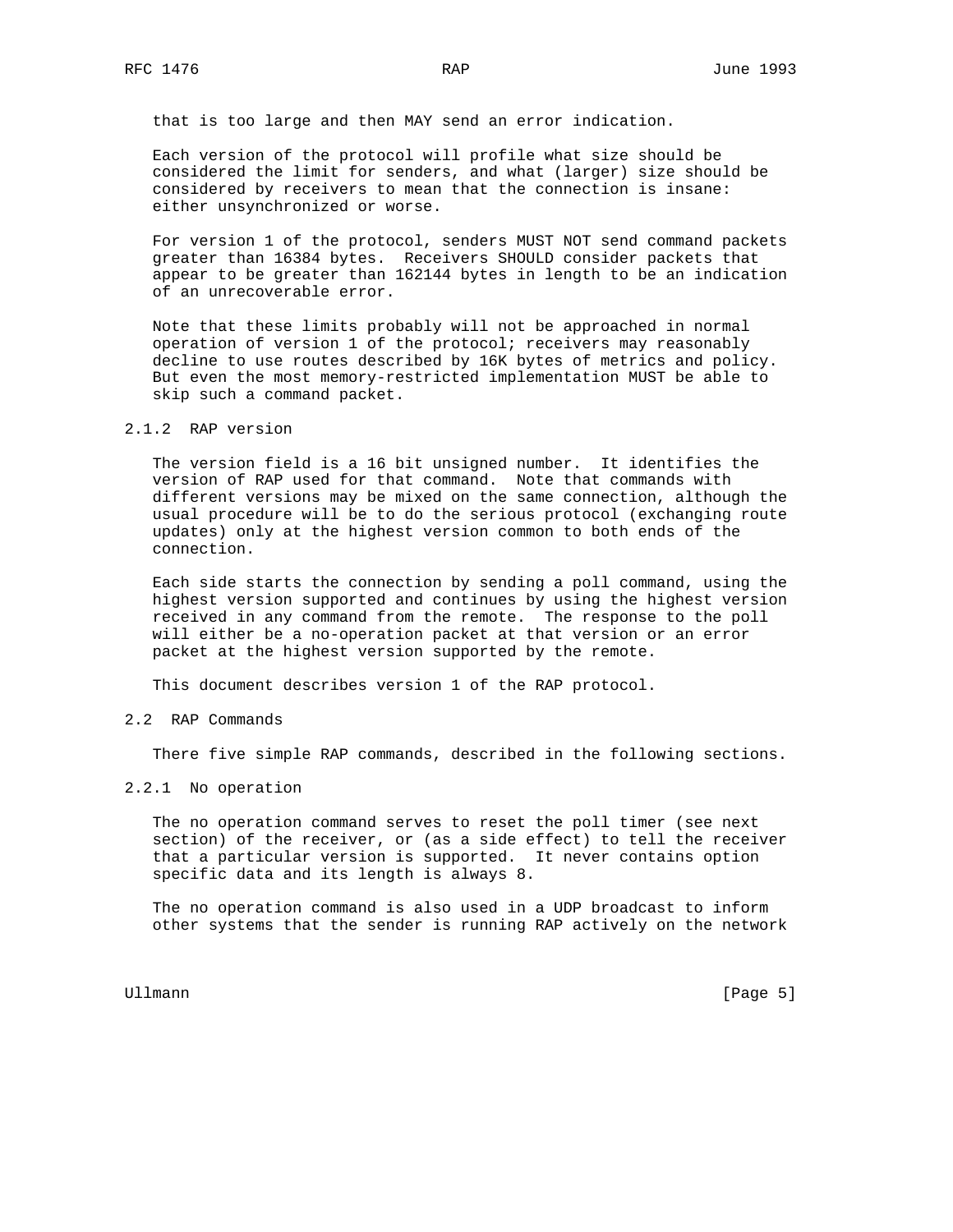and is both a possible gateway and a candidate peer. If this command is being sent in response to a broadcast poll, it should be sent only to the poller.

 A RAP process may send such broadcasts in a startup sequence, or it may persist indefinitely to inform other systems coming on line. If it persists, it must not send them more than once every 10 minutes (after the initial startup sequence). If the RAP process sends polls as part of its startup, it must not persist in sending them after the startup sequence.

 The command code for no-operation is always 0, regardless of RAP version.

2.2.2 Poll

 A poll command packet requests that the other side transmit either a no-operation packet, or some other packet if sent without delay. (i.e., receivers MUST NOT delay a response to a poll by waiting for some other packet expected to be queued soon.)

 The poll command code is always 1, regardless of version, and the length is always 8.

 Each RAP implementation runs a timer for each connection, to ensure that if the other system becomes unreachable, the connection will be closed or reset. The timers run at each end of the connection are independent; each system is responsible for sending polls in time to reset its own timer.

 The timer MUST be reset (restarted) on the receipt of any RAP packet, regardless of whether the version or command code is known.

 In normal operation, if route updates are being sent in both directions, polls may not be necessary for long periods of time as the timers are continually reset. When the connection is quiescent, both timers will typically get reset as a result of the side with the shorter timer doing a poll, and then getting a no-operation in response. RAP implementations MUST NOT be dependent in any way on the size or existence of the remote timer.

 An implementation that has access to information from the TCP layer, such as the results of TCP layer keepalives, MAY use this instead of or in addition to a timer. However, the use of TCP keepalives is discouraged, and this procedure does not ensure that the remote RAP process is alive, only that its TCP is accepting data. Thus a failure mode exists that would not exist for active RAP layer polls.

Ullmann [Page 6]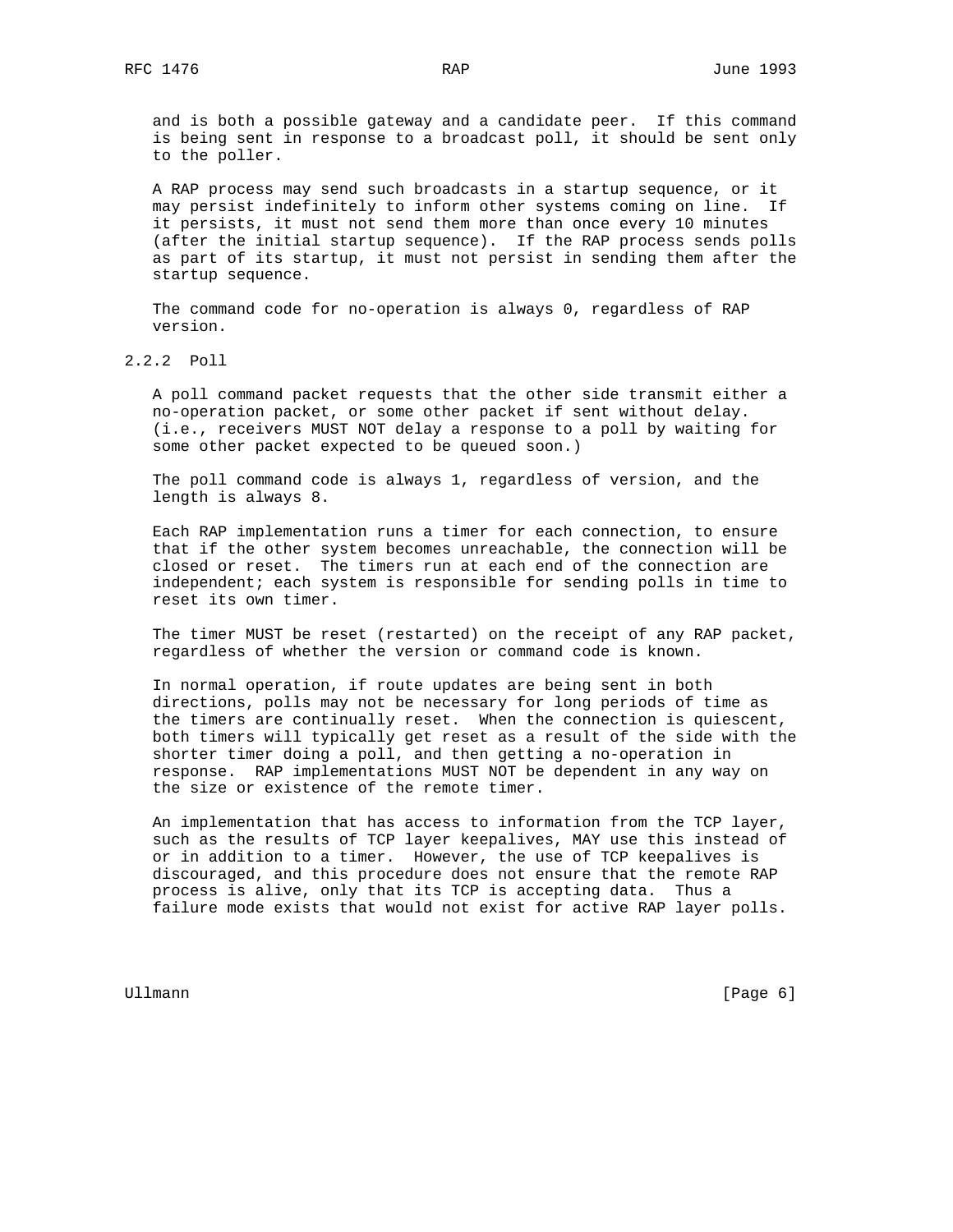The timer MUST be implemented, SHOULD be configurable in at least the range 1 to 10 minutes on a per-peer basis, and MAY be infinite (disabled) by explicit configuration.

 On UDP, a system (router or non-routing host) may send RAP polls to attempt to locate candidate peers or possible gateways. Such a system must not persist in sending polls after its startup sequence, except that a system which actually has offered traffic for non-local destinations, and has no available gateways, may continue to send periodic polls to attempt to acquire a gateway.

2.2.3 Error

 The error packet is used to report an error, whether fatal, serious or informational. It includes a null terminated text description in ISO-10646-UTF-1 of the condition, which may be useful to a human administrator, and SHOULD be written to a log file. (The machine is not expected to understand the text.)

 Errors are actual failures (in the interpretation of the receiver) to use the correct syntax and semantics of the RAP protocol itself, or "failure" of the receiver to implement a version of the protocol. Other conditions that may require action on the part of the peer (such as purging a route) are given their own command codes.

| 0 1 2 3 4 5 6 7 8 9 0 1 2 3 4 5 6 7 8 9 0 1 2 3 4 5 6 7 8 9 0 1 |                           |                  |  |
|-----------------------------------------------------------------|---------------------------|------------------|--|
|                                                                 |                           |                  |  |
| length                                                          |                           |                  |  |
|                                                                 |                           |                  |  |
| RAP version $(1)$                                               |                           | command code (2) |  |
|                                                                 |                           |                  |  |
|                                                                 | error code (0) [reserved] |                  |  |
|                                                                 |                           |                  |  |
| description                                                     |                           |                  |  |
|                                                                 |                           |                  |  |
|                                                                 |                           |                  |  |
|                                                                 |                           |                  |  |

 The RAP system receiving an Error packet MUST NOT regard it as fatal, and close the connection or discard routes. If the sending system desires the condition to be fatal (unrecoverable), its proper action is to close the connection. This requirement is to prevent the kind of failure mode demonstrated by hosts that killed off TCP connections on the receipt of ICMP Host-Unreachable notifications, even when the condition is transient. We do not want to discourage the reporting of errors, in the way that some implementations avoided sending ICMP datagrams to deal with overly sensitive hosts.

Ullmann [Page 7]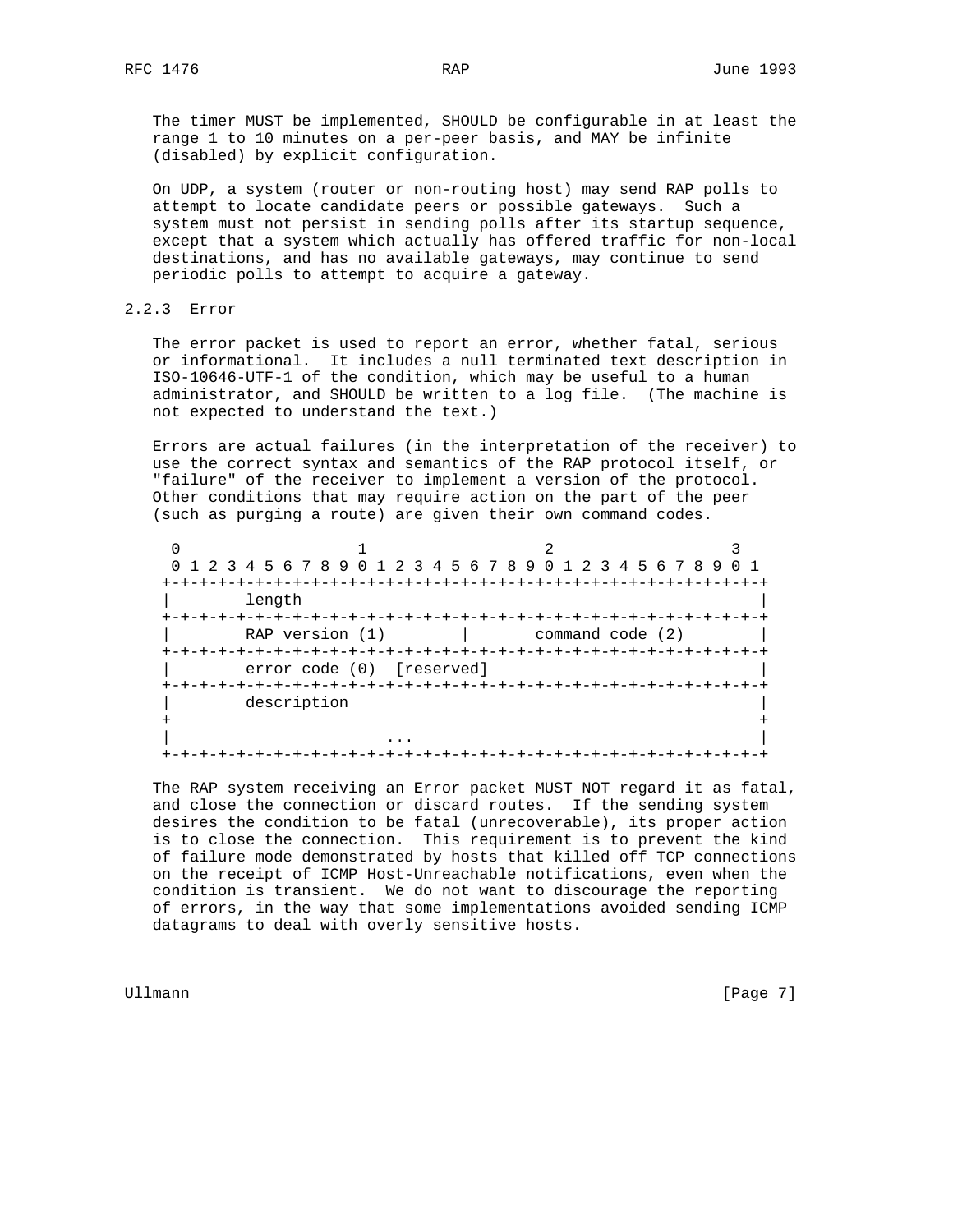An error packet MUST NOT be sent in response to something that is (or might be) an error packet itself. Subsequent versions of RAP should keep the command code point (2) of the error packet.

## 2.2.4 Add Route

 The add route command offers a route to the receiving peer. As noted later, it MUST be a route actually loaded into the forwarding database of the offering peer at the time the add route is sent.

 $0$  1 2 3 0 1 2 3 4 5 6 7 8 9 0 1 2 3 4 5 6 7 8 9 0 1 2 3 4 5 6 7 8 9 0 1 +-+-+-+-+-+-+-+-+-+-+-+-+-+-+-+-+-+-+-+-+-+-+-+-+-+-+-+-+-+-+-+-+ | length | +-+-+-+-+-+-+-+-+-+-+-+-+-+-+-+-+-+-+-+-+-+-+-+-+-+-+-+-+-+-+-+-+  $RAP$  version  $(1)$  | +-+-+-+-+-+-+-+-+-+-+-+-+-+-+-+-+-+-+-+-+-+-+-+-+-+-+-+-+-+-+-+-+ distance  $|\hspace{.1cm} (MBZ) \hspace{.1cm} | \hspace{.1cm} max$  +-+-+-+-+-+-+-+-+-+-+-+-+-+-+-+-+-+-+-+-+-+-+-+-+-+-+-+-+-+-+-+-+ destination network + + | ... | ... | ... | ... | ... | ... | ... | ... | ... | ... | ... | ... | ... | ... | ... | ... | ... | ... | +-+-+-+-+-+-+-+-+-+-+-+-+-+-+-+-+-+-+-+-+-+-+-+-+-+-+-+-+-+-+-+-+ | route identifier | + + | ... | ... | ... | ... | ... | ... | ... | ... | ... | ... | ... | ... | ... | ... | ... | ... | ... | ... | +-+-+-+-+-+-+-+-+-+-+-+-+-+-+-+-+-+-+-+-+-+-+-+-+-+-+-+-+-+-+-+-+ metrics and options .... +-+-+-+-+-+-+-+-+-+-+-+-+-+-+-+-+-+-+-+-+-+-+-+-+-+-+-+-+-+-+-+-+

 The add route command describes a single offered route, with the metrics and other options (such as policies) associated with the route.

 Distance is a simple count of the hops to the RAP process (or other routing process) that originated the route, incremented every time the route is forwarded. Its initial value may be greater than 1, particularily for a route that is administratively configured to aggregate routes for a large network or AD. It may also enter the RAP routing domain for the first time with a non-zero distance because the route originated in RIP, OSPF, or BGP; if so, the distance carried in that protocol is copied into the RAP route.

 The mask is a count of the number of bits of prefix ones in the binary representation of the network mask. Non-contiguous masks are not supported directly. (The destination restriction option may be used to give another, non-contiguous, mask; the header mask would then describes the number of contiguous ones.)

Ullmann [Page 8]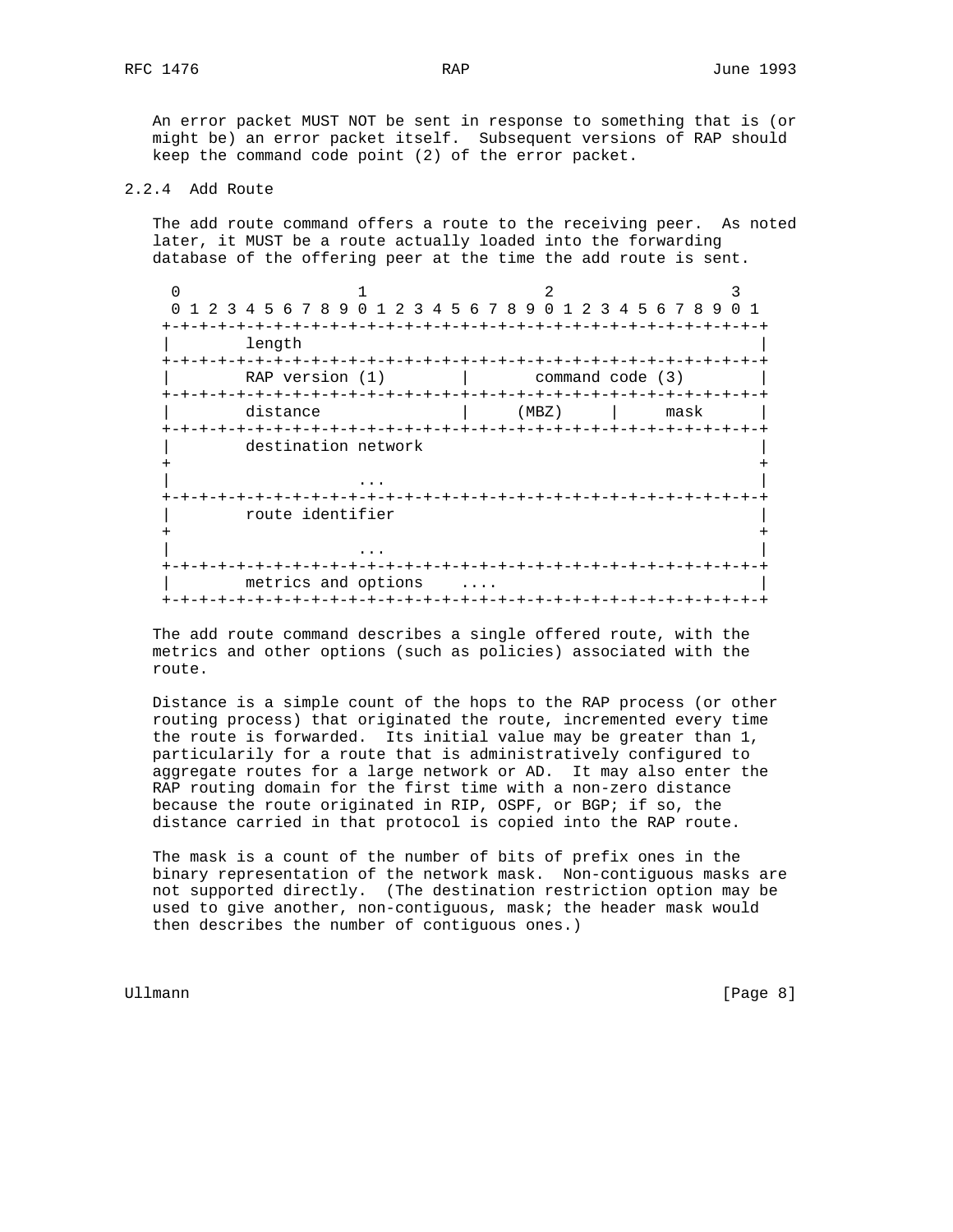The route identifier is a 64 bit value that the IP forwarding module on the sending host can use to rapidly identify the route and the next hop for each incoming datagram. The host receiving the route places this identifier into the forward route ID field of the datagrams being sent to this host.

 The route ID is also used to uniquely identify the route in the purge route operation.

### 2.2.5 Purge Route

 The purge route command requires that the receiving peer delete a route from its database if in use, and requires that it revoke that route from any of its peers to whom it has offered the route. This command should preferably be sent before the route is deleted from the sending peer's forwarding database, but this is not (cannot be) required; it should be sent without delay when the route is removed.

 The command code is 4. The format is the same as add route without any added metrics or options.

 If the route identifier in a purge route command is zero, the command requires the deletion of all routes to the destination previously offered by this peer.

3. Attributes of Routes

 There are a rather large number of possible attributes. Possibilities include both metrics, and other options describing for example policy restrictions and alterations of proximity. Any particular route will usefully carry only a few attributes or none at all, particularily on an infrastructure backbone. A reasonable policy for the routers that make up a backbone might be to strip all attributes before propagating routes (discarding routes that carry attributes with class indications prohibiting this), and then adding (for example) an AUP attribute to all routes propagated off of the backbone. A less drastic method would be to simply prefer routes with no restrictions, but still propagate a route with restrictions if no other is available.

 Most options can occur more than once in a route if there is any sensible reason to do so.

Ullmann [Page 9]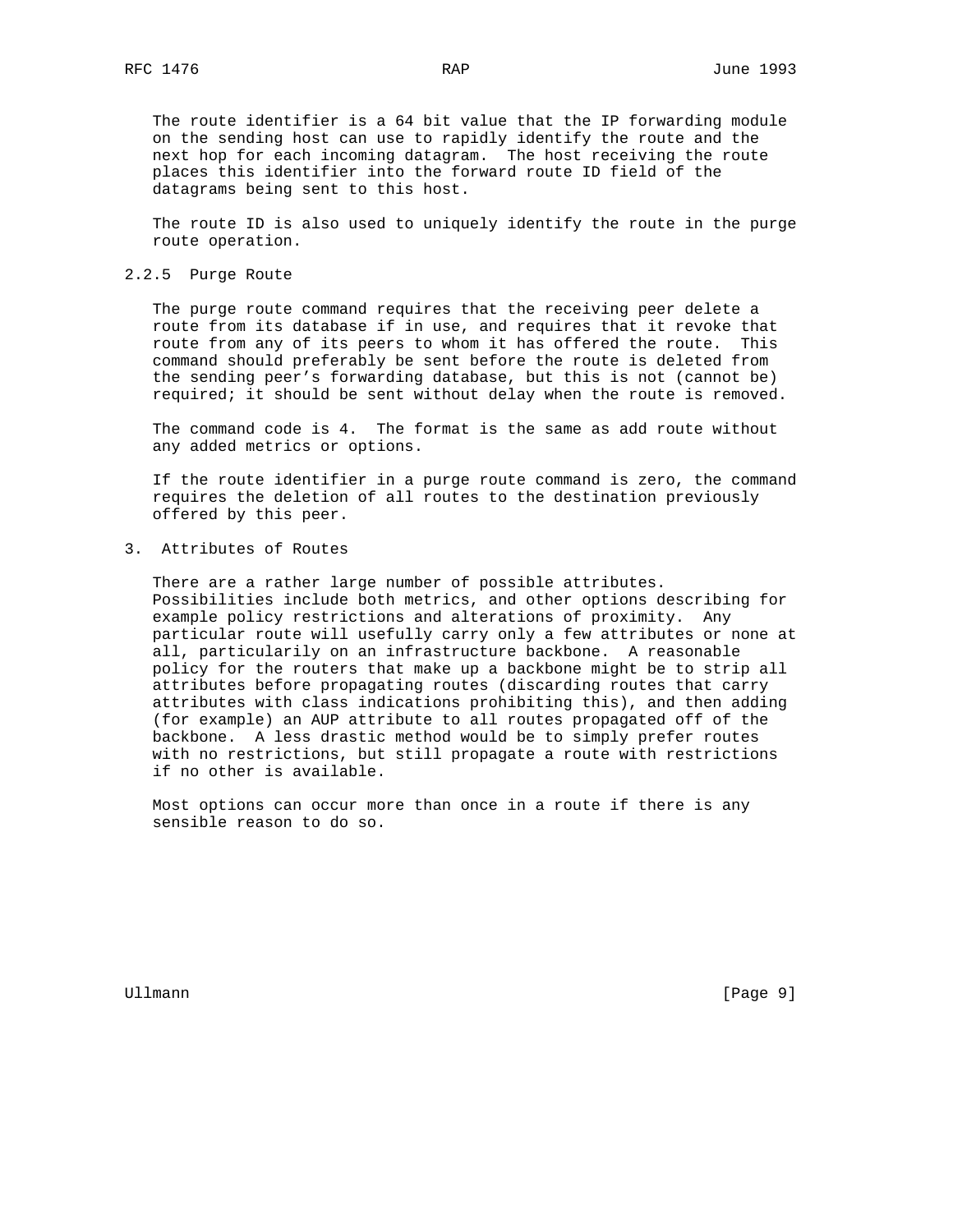# 3.1 Metric and Option Format

Each metric or option for a route begins with a 32 bit header:

| 0 1 2 3 4 5 6 7 8 9 0 1 2 3 4 5 6 7 8 9 0 1 2 3 4 5 6 7 8 9 0 1 |             |  |              |  |  |  |  |  |  |      |  |  |         |  |  |
|-----------------------------------------------------------------|-------------|--|--------------|--|--|--|--|--|--|------|--|--|---------|--|--|
|                                                                 |             |  |              |  |  |  |  |  |  |      |  |  |         |  |  |
| length                                                          |             |  | $ C $ format |  |  |  |  |  |  | type |  |  |         |  |  |
|                                                                 |             |  |              |  |  |  |  |  |  |      |  |  |         |  |  |
|                                                                 | option data |  |              |  |  |  |  |  |  |      |  |  | padding |  |  |
|                                                                 |             |  |              |  |  |  |  |  |  |      |  |  |         |  |  |

RAP Option/Metric Header Format

A description of each field:

| length        | length of the option or metric |
|---------------|--------------------------------|
| $\mathcal{C}$ | option class, see below        |
| format        | data format                    |
| type          | option type identifier         |
| data          | variable length                |
|               |                                |

3.1.1 Option Class

 This field tells implementations what to do with routes containing options or metrics they do not understand. No implementation is required to implement (i.e., understand) any given option or metric by the RAP specification itself, except for the distance metric in the RAP header.

Classes:

| use, propagate, and include this option unmodified |
|----------------------------------------------------|
| use, propagate, but do not include this option     |
| use this route, but do not propagate it            |
| discard this route                                 |

 Note that class 0 is an imperative: if the route is propagated, the option must be included.

 Class and type are entirely orthogonal, different implementations might use different classes for the same option or metric.

3.1.2 Type

 The type code identifies the specific option or metric. The codes are part of the option descriptions following.

Ullmann [Page 10]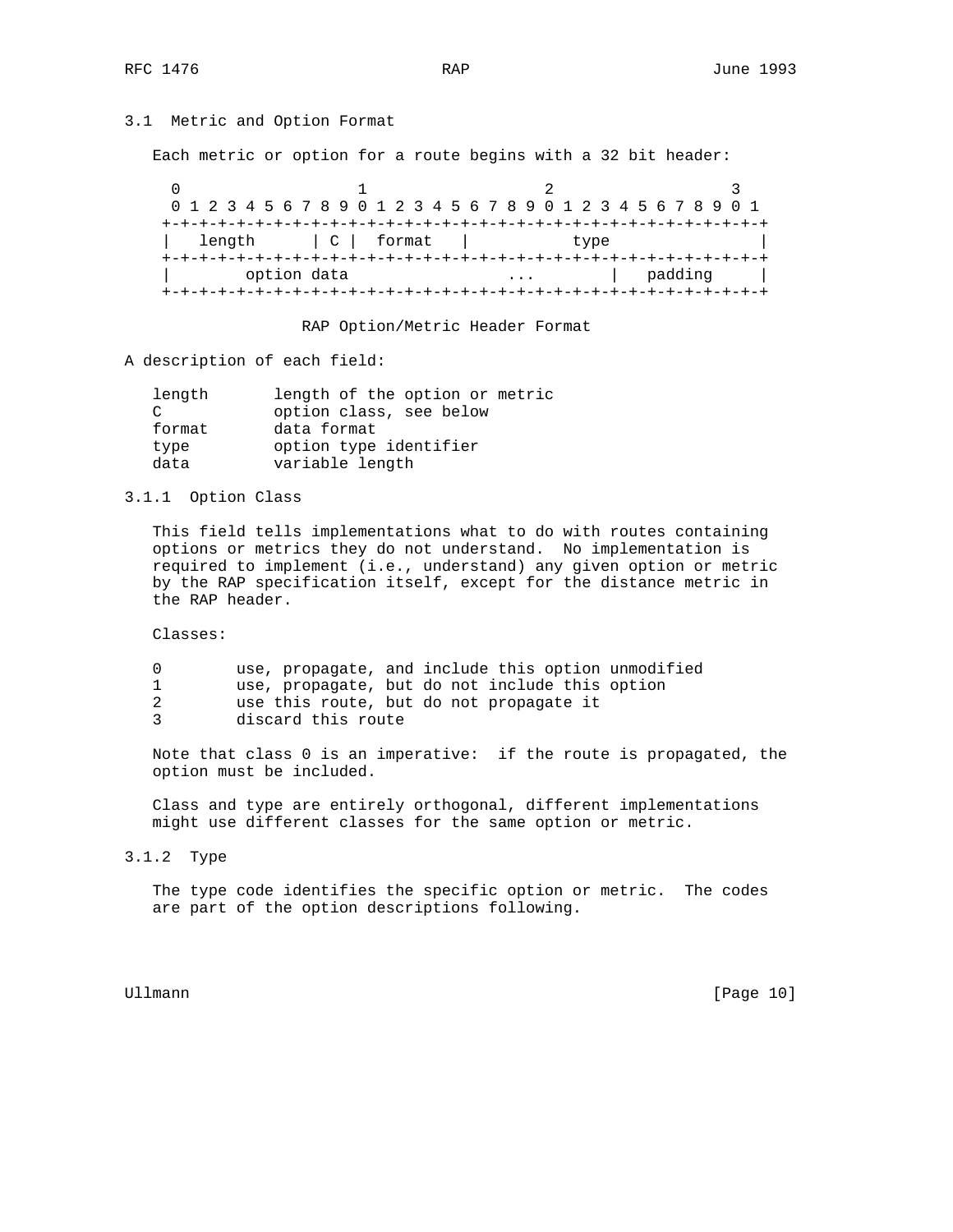Type 0 indicates a null (no-operation) option. It should be class zero, but an implementation that "understands" the null option may decline to propagate it.

 Note that since an implementation may delete an option of class 1 by simply setting its type to 0 and forwarding the route description, class 1 does not provide any confidentiality of the content of an option.

#### 3.1.3 Format

 The format field specifies the format of the data included after the option header. Formats:

| 0  | none, no data present.                   |
|----|------------------------------------------|
| 1. | one or more 32-bit signed integers       |
| 2  | a character string, null terminated      |
| 3  | one or more real numbers                 |
| 4  | an octet string                          |
| 5  | one real, followed by a character string |

 Format is also orthogonal to type, but a particular type is usually only reasonably represented by one format. This allows decoding of all option values for logging and other troubleshooting, even when the option type is unknown. (A new unknown format will still present a problem.)

 Format 4, octet string, is to be represented in dotted-decimal byte form when printed; it is normally an internet address.

 Format 5 is intended for dimensioned parameters with the character string giving the dimension or scale.

## 3.2 Metrics and Options

 As much as possible, metrics are kept in the base units of bytes and seconds, by analogy to the physics systems of MKS (meter-kilogram second) and CGS (centimeter-gram-second) of base units.

 Bytes aren't the real primitive, the bit is. We are thus using a multiple of 8 that isn't part of what one would come to expect from a decimal metric system that uses the other prefixes. However, since K (kilo) is often taken to be 1024, and M (mega) to be 1,048,576 (or even 1,024,000) we allow this liberty.

 Distance is measured in units also unique to the field. It is the integer number of times that a datagram must be forwarded to reach the destination. (Hop count.)

Ullmann [Page 11]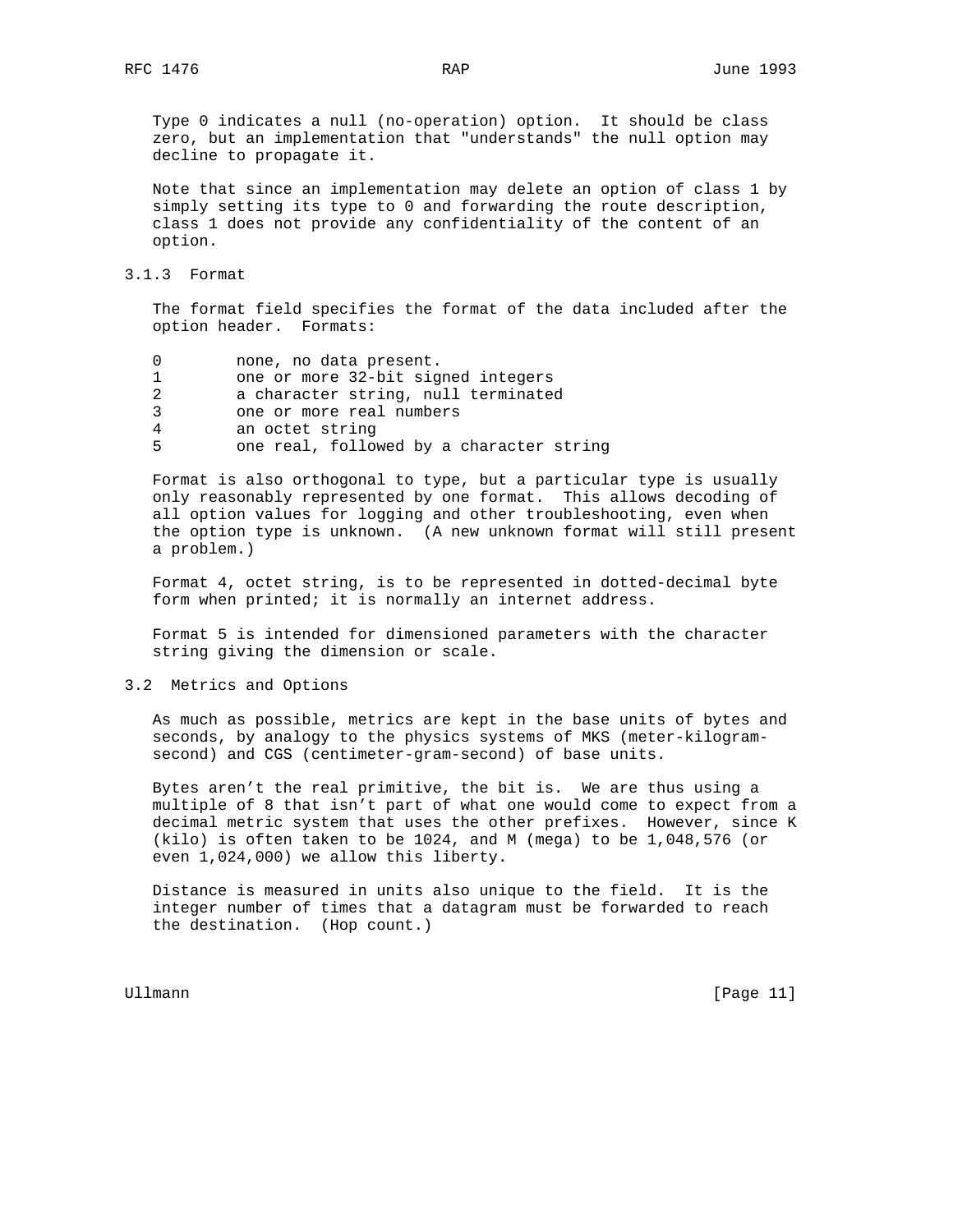# 3.2.1 Distance

 The Distance metric counts the number of hops on a route; this is included in the RAP route command header.

 The initial distance at insertion into the RAP domain by the origin of the route MUST be less than or equal to 2z, where z is the number of zero bits in the route mask.

 If the origin derives the route from RIP or OSPF, and the distance exceeds 2z, the route must not be used.

 When a router originates a route designed to permit aggregation, the distance is usefully set to more than 0; this allows simple subset aggregation without propagating small distance changes repeatedly as the internal diameter of the described network changes.

 For example, for routers designated to announce a default route for an AD, with a 24/48 mask, the maximum initial distance is 96.

#### 3.2.2 Delay

 The Delay metric (Type = 2) measures the one-way path delay. It is usually the sum of delays configured for the gateways and interfaces, but might also include path segments that are actually measured.

Format is real (3), with one value. The units are seconds.

#### 3.2.3 MTU

 The MTU metric (Type = 3) measures the minimum value over the route of the Maximum Transmission Unit, i.e., the largest IP datagram that can be routed without resulting in fragmentation.

Format is one integer, measuring the MTU in bytes.

# 3.2.4 Bandwidth

 The Bandwidth metric (Type = 4) measures the minimum bandwidth of the path segments that make up the route.

Format is one real, representing bandwidth in bytes/second.

#### 3.2.5 Origin

 The origin attribute (type = 5) identifies the router that originally inserted the route into the RAP domain. It is one of the IP addresses of the router, format is 4.

Ullmann [Page 12]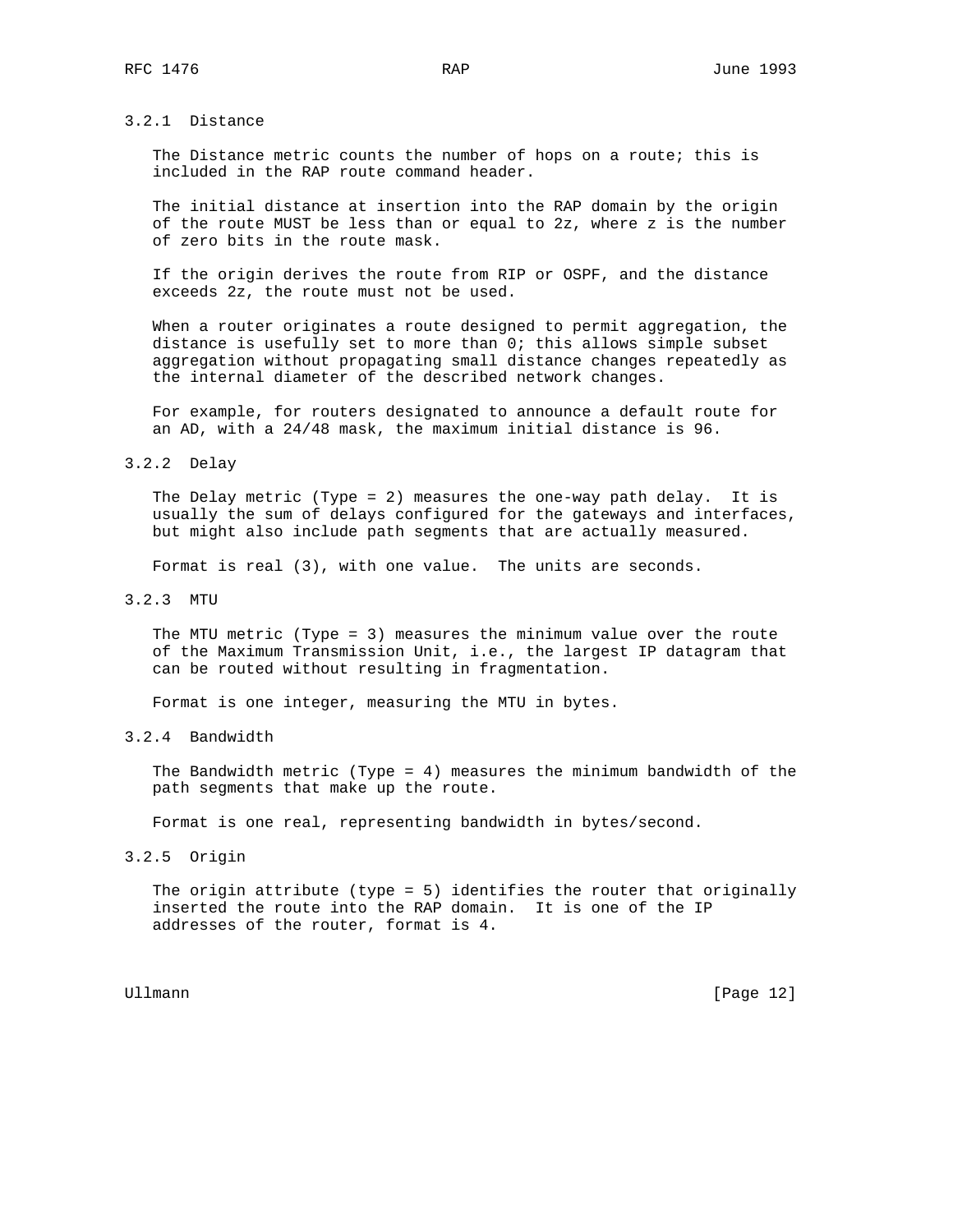#### 3.2.6 Target

 The target attribute (type = 6) identifies a host or network toward which the route should be propagated, regardless of proximity filtering that would otherwise occur. This aids in the establishment of tunnels for hosts or subnets "away from home." It can be used to force the route to propagate all the way to the home network, or to try to propagate a better route to a host that the origin has established a connection (e.g., TCP) with. Note that a router can distinguish these two cases during proximity filtering by comparing the route described with the host or network identified by the target option.

Format is 4.

3.2.7 Packet Cost

 The packet cost metric (type = 7) measures the actual cost (to someone) of sending data over the route. It is probably either class 3 or 0. Format is 5.

 The real number is the cost in currency units/byte. Tariffs set in packets or "segments" should be converted using the nominal (or actual path) size. For example, Sprintnet charges for DAF connections within its network are US\$1.40/Ksegment thus for segments of 64 bytes, the cost is 0.000021875 USD.

 The string is the 3 capital letter ISO code [ISO4217] for the currency used. Funds codes and codes XAU, XBA, XBB, XBC, XBD, and XXX are not used.

 If a route already has a packet cost in a different currency associated with it, another instance of this option should be added. RAP implementations MUST NOT attempt to convert the currency units except when actually making a route selection decision. That is, the effects of a currency conversion should never be propagated, except for the proper effect of such a selection decision.

# 3.2.8 Time Cost

 The time cost metric (type = 8) measures the actual cost of holding one or more paths in the route open to send data. It is probably either class 3 or 0. Format is 5.

 The real number is the cost in currency units/second. For example, Sprintnet charges for international connections (to typical destinations) are US\$10/hour so the cost is 0.002777778 USD.

Ullmann [Page 13]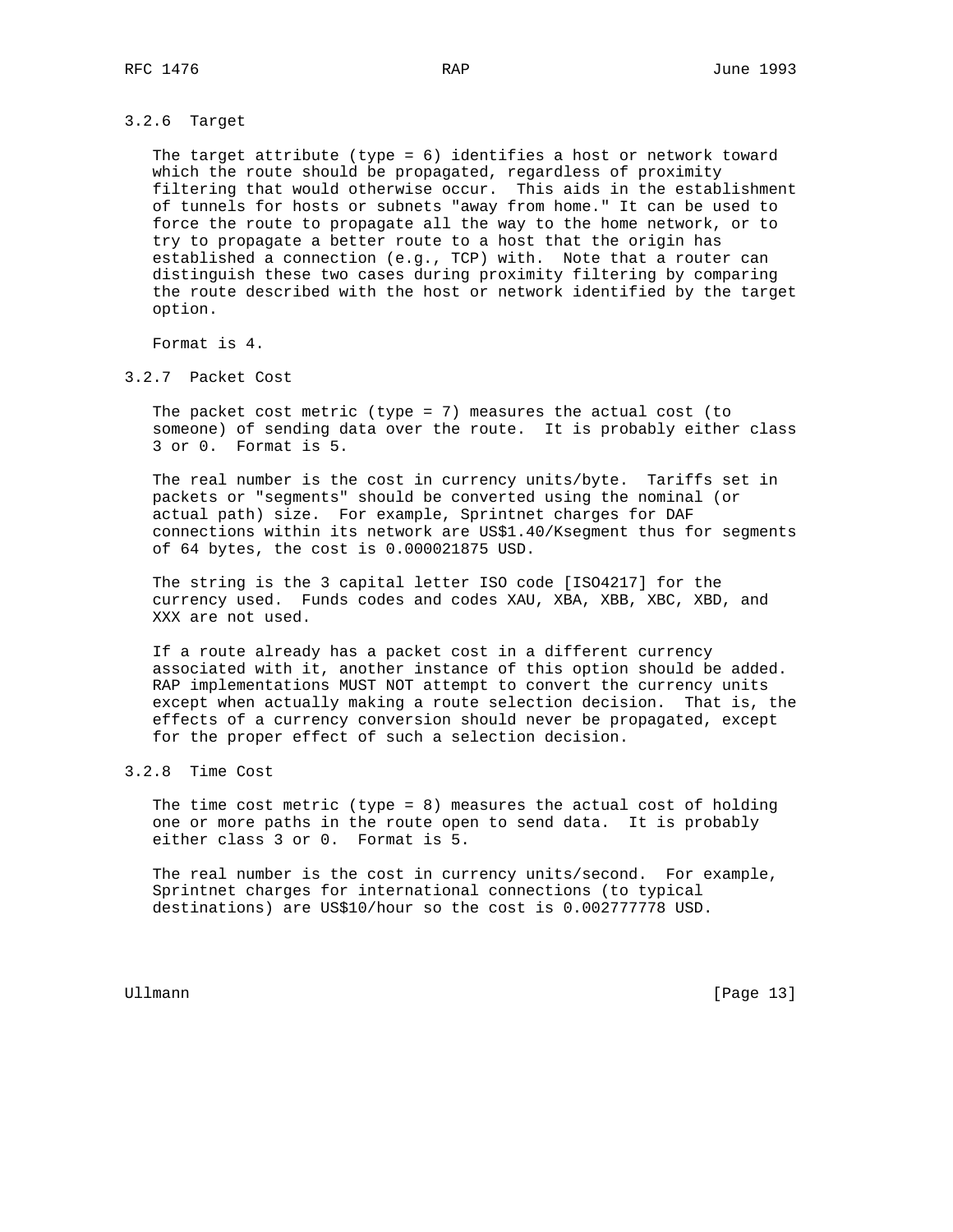The other notes re codes used and conversions in the previous section also apply.

#### 3.2.9 Source Restriction

 A source restriction option (type 9, format 4, class 2 or 3) indicates that a route may only be used by datagrams from a particular source or set of sources. The data consists of a network or host number, and a mask to qualify it. If multiple source restriction options are included, the restriction is the logical union of the sources specified; i.e., any are permitted.

 Source restrictions must be added to routes when the RAP system has security filters set in the IP forwarding layer. This is necessary to prevent datagrams from taking "better" routes that end in the datagram being silently discarded at the filter. Note that this propagates confidential information about the security configuration, but only toward the net authorized to use the route if the RAP implementation is careful about where it is propagated.

#### 3.2.10 Destination Restriction

 A destination restriction option (type 10, format 4, class 3) serves only to provide a non-contiguous mask, the destination already having been specified in the command header. Data is the destination network and mask.

### 3.2.11 Trace

 Trace (type 11, format 4, class 0) provides an indication that the route has propagated through a particular system. This can be used for loop detection, as well as various methods of troubleshooting. The data is one internet address, one of the addresses of the system. If an arriving route already carries a trace identifying this system, and is not an update, it is discarded. If it is an update, the route is purged.

 Trace SHOULD NOT be simply added to every route traversing a system. Rather, it should be added (if being used for loop detection) when there is a suspicion that a loop has formed.

 When the distance to a destination has increased twice in a row in a fairly short period of time, and the number of trace options present in the route did not increase as a result of the last update, the RAP process should add a trace option identifying itself to the route. Effectively, when a loop forms, one router will select itself to be a tracer, adding itself and breaking the loop after one more turn. If that fails for some reason, another router will add its trace. Each

Ullmann [Page 14]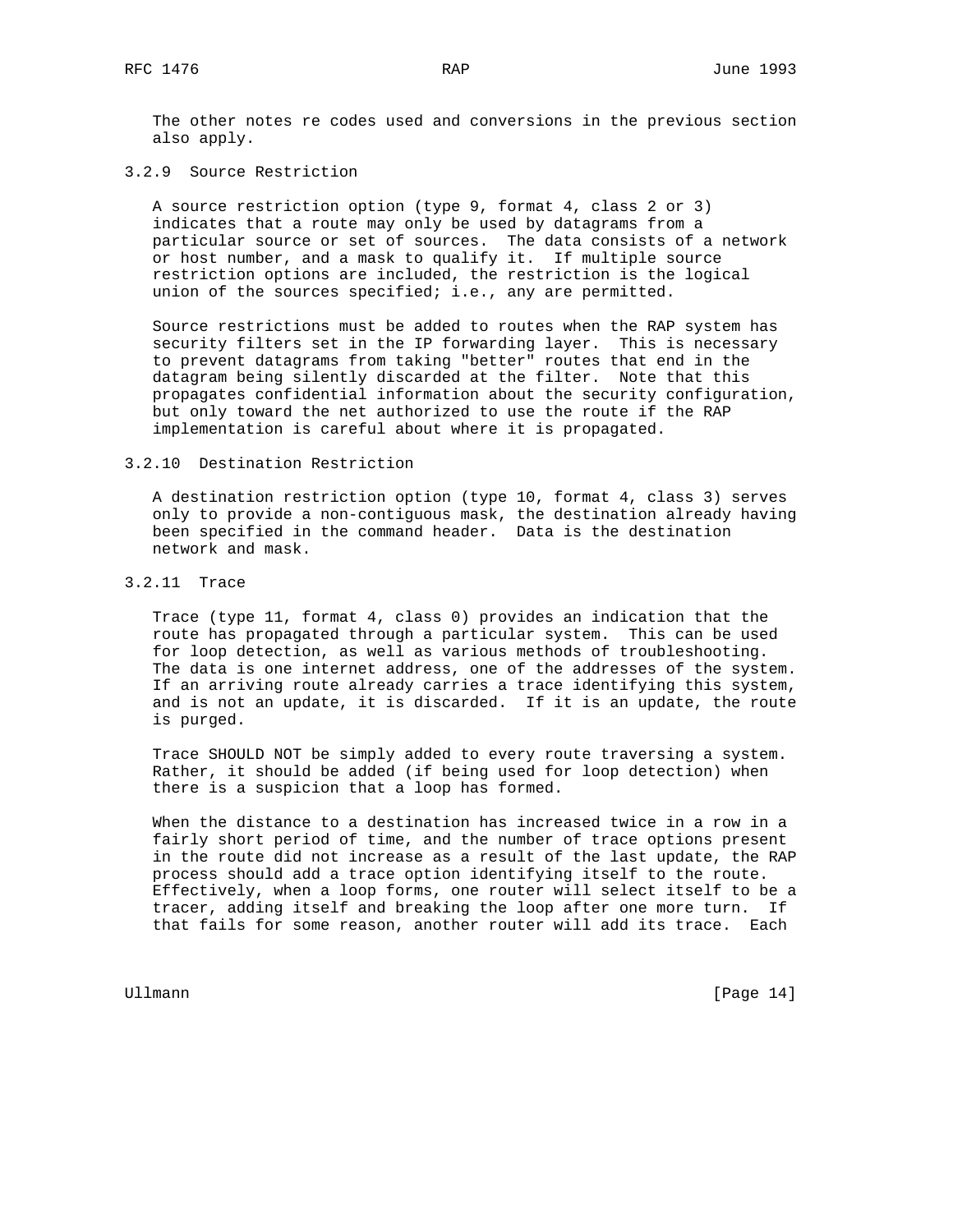router thus depends in the end only on its own trace and will break the loop, even if the other routers are using other methods, or simply counting-out the route.

# 3.2.12 AUP

 The AUP (Acceptable Use Policy) option (type 12, format 2, class any), tags a route as being useable only according to the policy of a network. This may be used to avoid traversal of the net by (for example) commercial traffic, or to prevent un-intentional use of an organization's internal net. (It does not provide a security barrier in the sense of forwarding filters, but does provide cooperative exchange of information on the useability of a net.)

 The data is a domain name, probably the name of the network, although it may be the name of another organization. E.g., the routers that are subject to the NSF AUP might add NSF.NET as the descriptor of that policy.

#### 3.2.13 Public

 Public (type 13, format 0, class 2 or 3) marks the route as consisting in part of a public broadcast medium. Examples of a public medium are direct radio broadcast or a multi-drop cable in which other receivers, not associated with the destination may read the traffic. I.e., a TV cable is a public medium, a LAN within an organization is not, even if it can be easily wiretapped.

 This is intended for use by cable TV providers to identify routes that should not be used for private communications, in spite of the attractively high bandwidth being offered.

### 4. Procedure

 Routing information arrives in the RAP process from other peers, from (local) static route and interface configuration, and from other protocols (e.g., RIP). The RAP process filters out routes that are of no interest (too detailed or too "far away" in the topology) and builds an internal database of available routes.

 From this database, it selects routes that are to be active and loads them into the IP forwarding database.

It then advertises those routes to its peers, at a greater distance.

Ullmann [Page 15]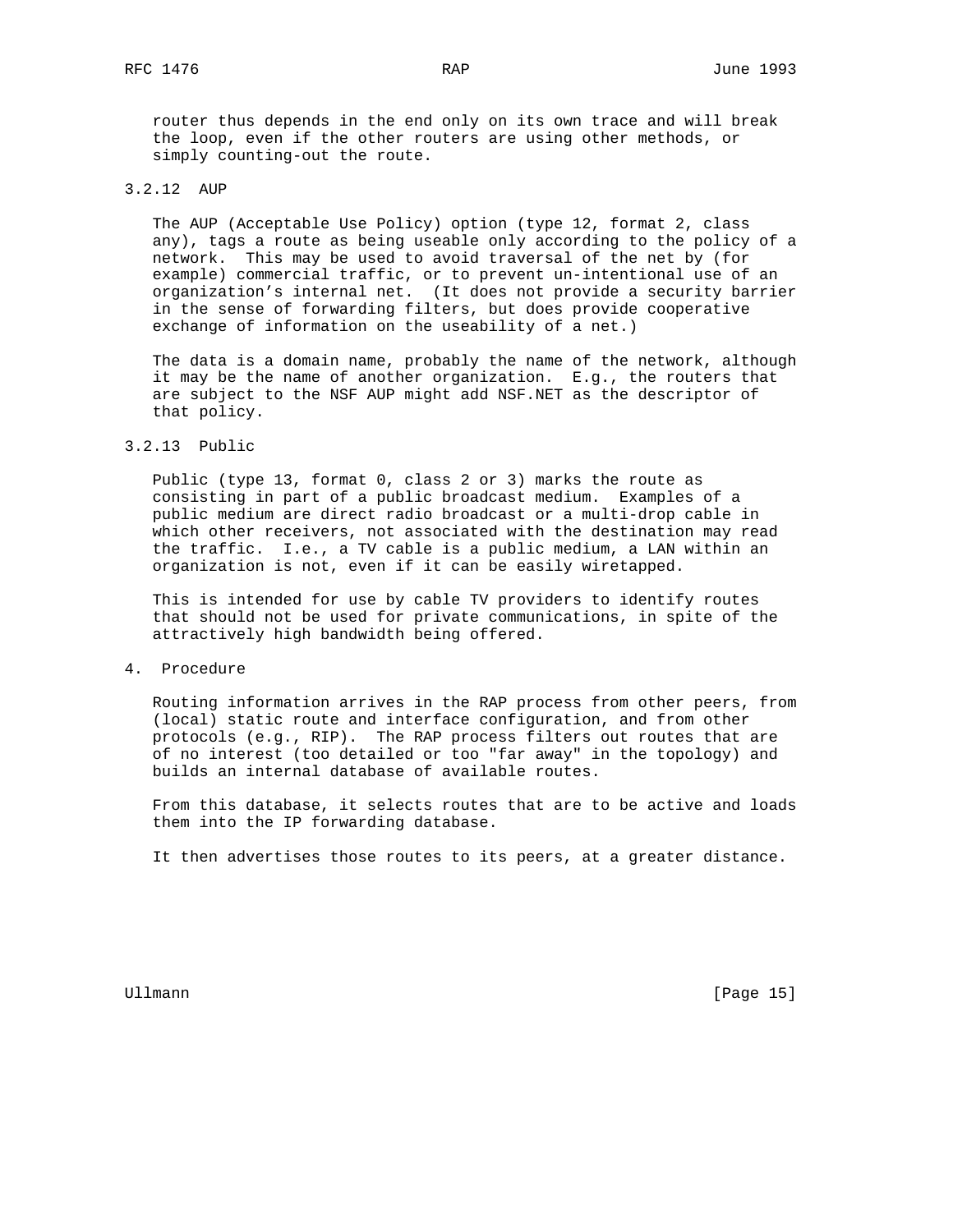#### -------------------------------------------------------------------

 [incoming routes] | v [proximity filtering/aggregation] [static routes] | | v v [route database] ---> [selected active routes]  $\sim$   $\sim$   $\sim$  | v [RIP, etc. routes] [output filtering] | v [routes advertised] -------------------------------------------------------------------

#### 4.1 Receiver filtering

 The first step is to filter out offered routes that are too "far away" or too specific. The filter consists of a maximum distance at which a route is considered usable for each possible (contiguous) mask.

 Routers that need universal connectivity must either pass through the filter all routes regardless of distance (short of "infinity"), and use aggregation to reduce them, or have a default route to a router that does this.

 The filter may be adjusted dynamically to fit limited resources, but if the filter is opened, i.e., made less restrictive, there may be routes that have already been offered and discarded that will never become available.

#### 4.2 Update of metrics and options

 The process then updates any metrics present on the route to reflect the path to the RAP peer. MTU and bandwidth are minimized, delay and cost are added in. Distance is incremented. Any unknown options cause class-dependent processing: discarding the option (class 2) or route (3), or marking the route as non-propagatable (1).

 Policy options that are known may cause the route to be discarded at this stage.

Ullmann [Page 16]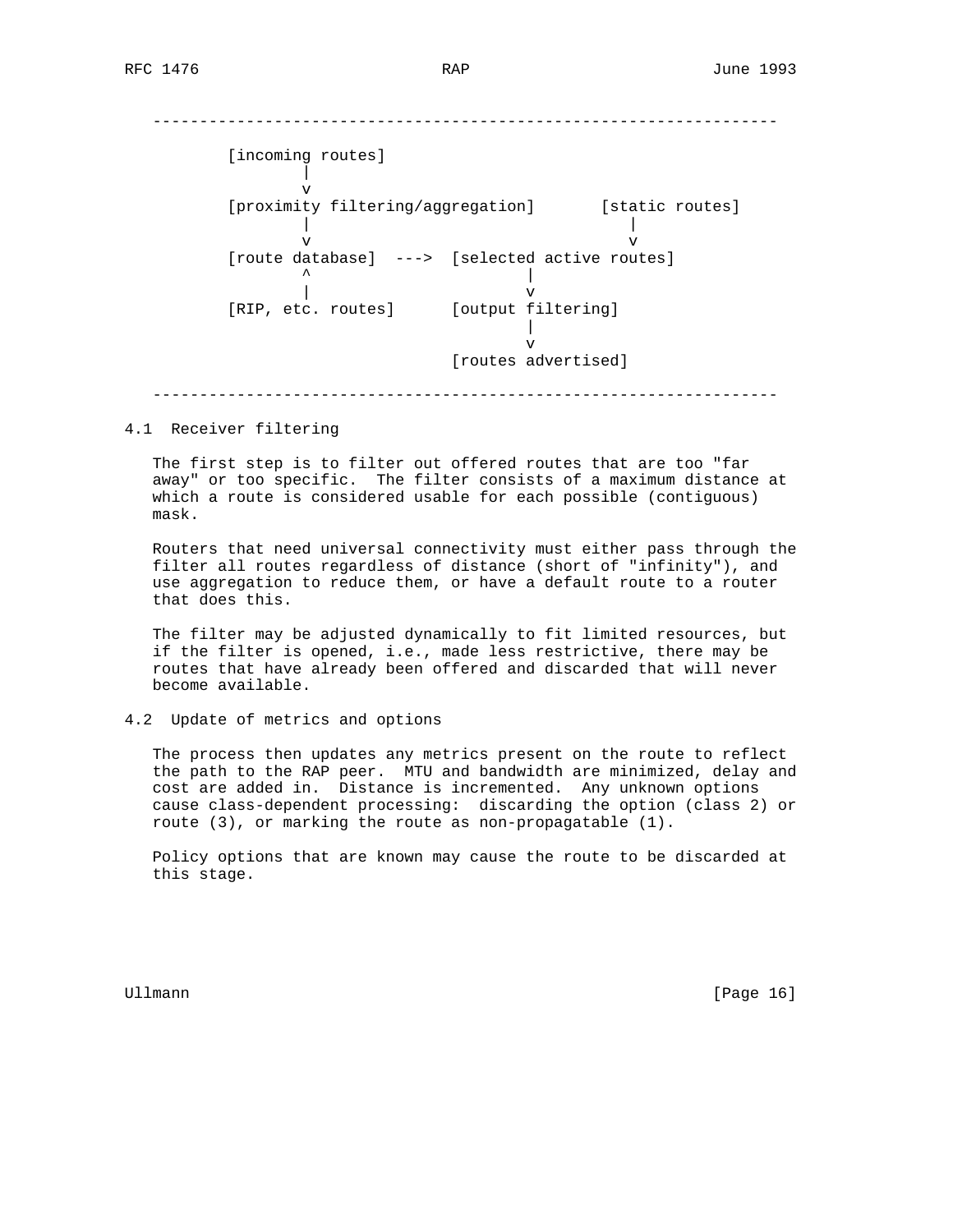# 4.3 Aggregation

 The next step is to aggregate routes that are subsetted by other routes through the same peer. This should not be done automatically in every possible case. The more information that is propagated, the more effective the use of forward route identifiers is likely to be, particularily in the case of aggregating into a default route.

 In general, a route can be included in an aggregate, and not propagated further, if it is through the same peer (next hop) and has a smaller distance metric than the containing route. (Thus datagrams will always travel "downhill" as they take more specific routes.)

 The usual case of aggregation is that routes derived from interface configurations on the routers from which they originated are subsumed into routes offered by routers explicitly configured to route for an entire network, area, or AD. If the larger area becomes partitioned, unaggregatable routes will appear (as routes outside the area become the shortest distance routes) and traffic will flow around the partition.

 Attributes of routes, particularily policy options, may prevent aggregation and may result in routes simply being discarded.

 Some information about aggregation also needs to be represented in the forwarding database, if the route is made active: the router will need to make a decision as to which forward route identifier to use for each datagram arriving on the active route.

## 4.4 Active route selection

 The router selects those routes to be entered into the IP forwarding database and actively used to forward datagrams from the set of routes after aggregation, combined with routes derived from other protocols such as RIP. This selection may be made on any combination of attributes and options desired by local policy.

#### 4.5 Transmitter filtering

 Finally, the RAP process must decide which routes to offer to its peers. These must be a subset of the active routes, and may in turn be a selected subset for each peer. Arbitrary local policies may be used in deciding whether or not to offer any particular route to a given peer.

 However, the transmitter must ensure that any datagram filters are represented in the offered route, so that the peer (and its peers) will not route into a black hole.

Ullmann [Page 17]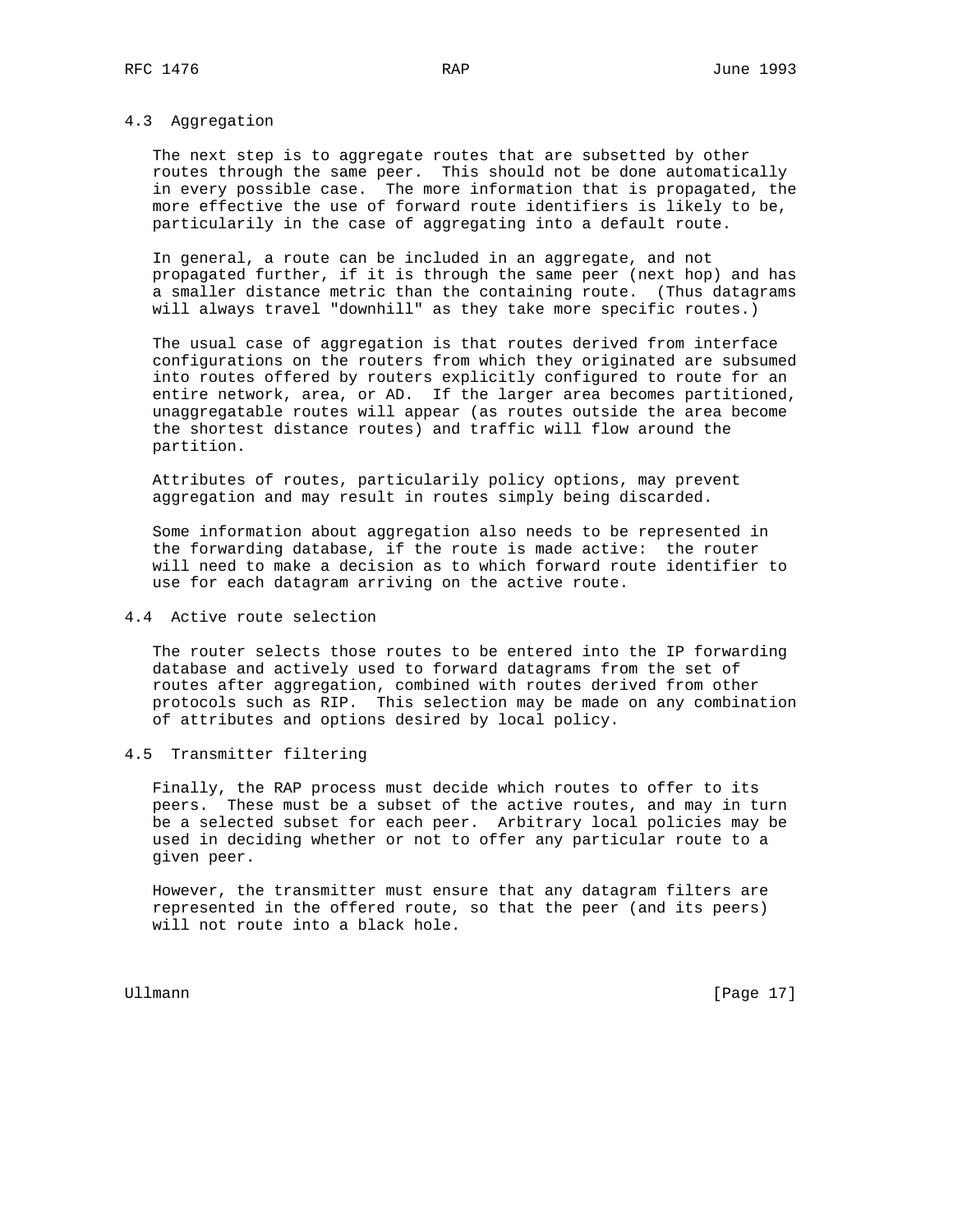### 4.6 Last resort loop prevention

 RAP is designed to support many different kinds of routing selection algorithms, and allow them to interact to varying extents. Routes can be shared among administrations, and between systems managed with more or less sophistication.

 This leaves one absolute requirement: routing loops must be self healing, regardless of the algorithm used on each host. There are two caveats:

- 1. A loop will not fix itself in the presence of an error that continually recurs (thus re-generating the loop)
- 2. The last resort algorithm does not provide rapid breaking of loops, only eventual breaking of them even in the absence of any intervention by (human) intelligence.

 The algorithm relies on the distance in the RAP route header. This count must be updated (i.e., incremented by one) at each router forwarding the route.

 Routers must also impose some limit on the number of hops permitted in incoming routes, discarding any routes that exceed the limit. This limit is "infinity" in the classic algorithm. In RIP, infinity is 15, much too low for general inter-domain routing.

In RAP, infinity is defined as  $2z + i$ , where z is the number of zero bits in the mask (as described previously) and i is a small number which MUST be configurable.

 Note that RAP depends on the last resort algorithm, "counting to infinity," much less than predecessors such as RIP. Routes in the RAP domain will usually be purged from the net as the purge route command is flooded without the delays typical of periodic broadcast algorithms. Only in some cases will loops form, and they will be counted out as fast as the routing processes can exchange the information.

## 5. Conclusion

 Unlike prior routing protocols, RAP is designed to solve the entire problem, from hands-off autoconfiguration of LAN networks, to implementing the most complex policies of international carriers. It provides a scaleable solution to carry the Internet forward to a future in which essentially all users of data transmission use IP as the fabric of their networks.

Ullmann [Page 18]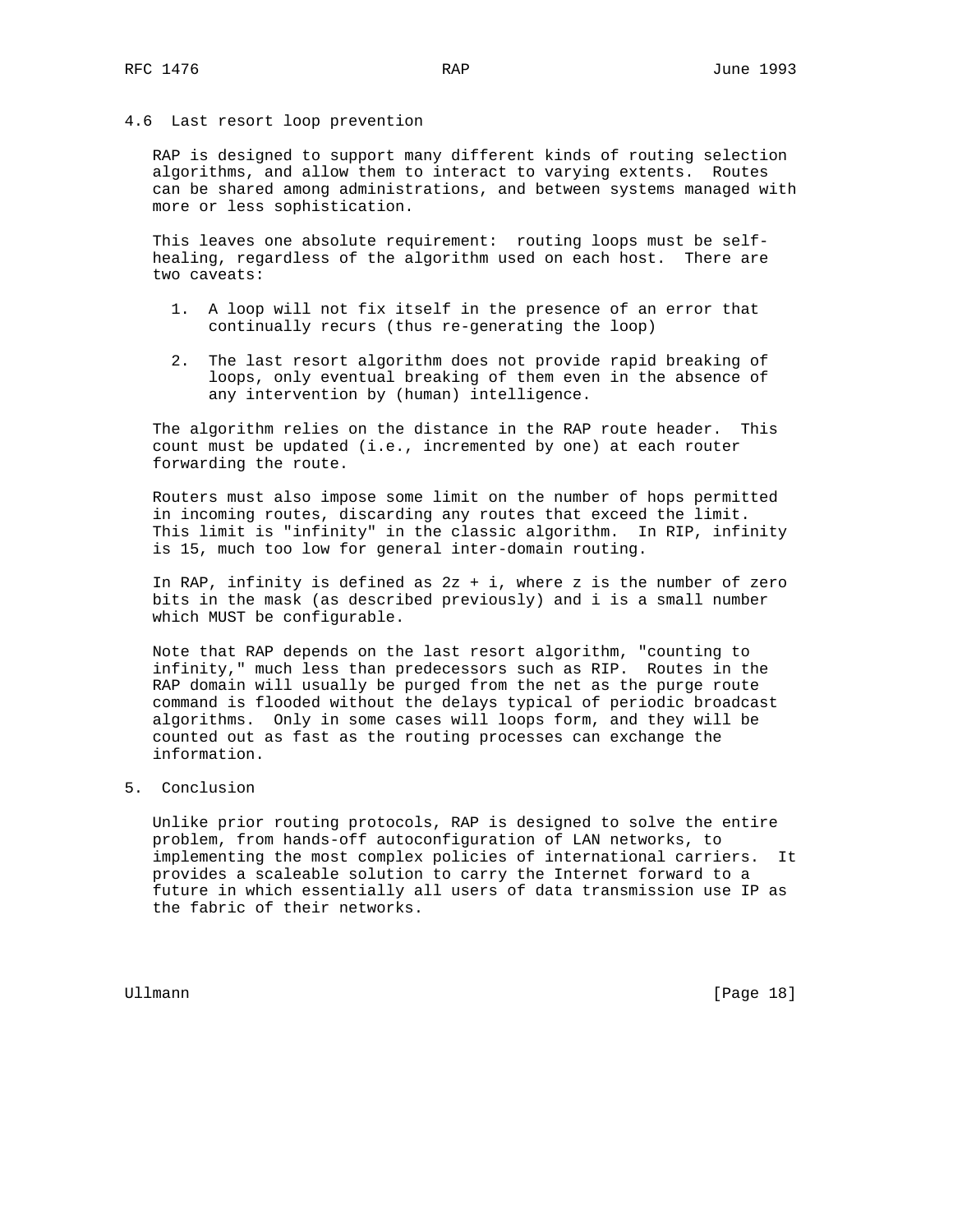```
6. Appendix: Real Number Representation
```
 Real numbers are represented by a one byte exponent, e, in excess-128 notation, and a fraction, f, in excess-8388608 notation, with the radix point at the right. (I.e., the "fraction" is actually an integer.)

 e is thus in the range 0 to 255, representing exponents (powers of 2) in the range 2^-128 to 2^127.

```
 f is in the range 0 to 16777215, representing numbers from -8388608
to 8388607
```

```
The value is (f-8338608) x 2^*(e-128)
```
 The real number is not necessarily normalized, but a normalized representation will, of course, provide more accuracy for numbers not exactly representable.

```
 Example code, in C:
```

```
 #include <math.h>
```

```
 typedef struct {
        unsigned e : 8;
        unsigned f : 24;
        } real;
```
double a;  $\frac{1}{2}$  /\* input value \*/ real r;

```
double b; \frac{1}{2} /* output value */
double d;
int e32;
```

```
 /* convert to real: */
```

```
d = frexp(a, &e32);
```
 $r.e = e32+105;$ 

```
r.f = (int)(d*8388608.0) + 8388608;
```

```
 /* convert back: */
```

```
b = \text{ldexp}((\text{double})r.f - 8388608.0, (\text{int})r.e - 128);
```